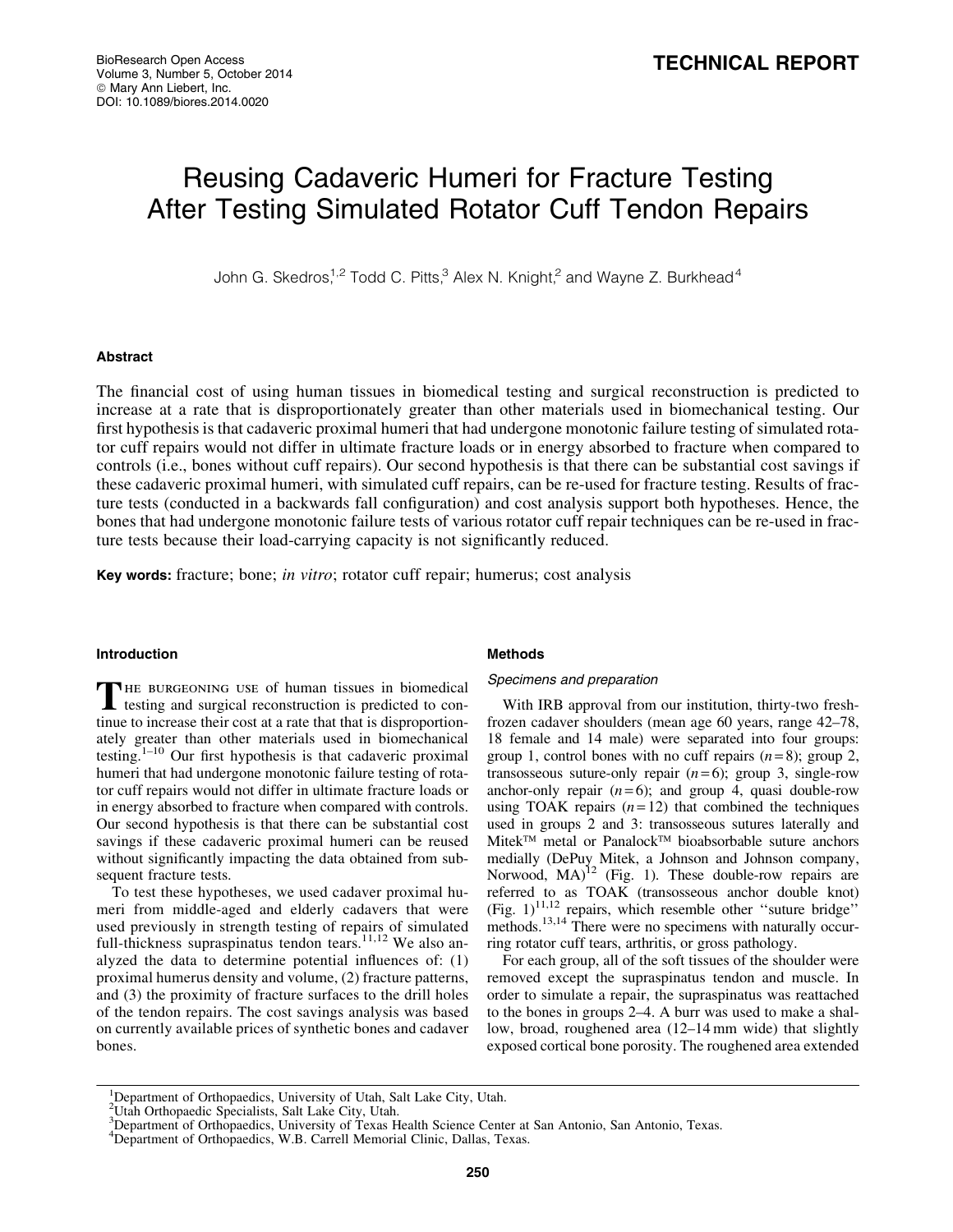

FIG. 1. Transosseous anchor double knot (TOAK) fixation. This construct is effectively a quasi double-row repair with a suture bridge. The inset drawing shows the superficial suture of the trans-osseous component of the TOAK construct. A metal anchor is depicted in this illustration.

from the bicipital groove to 30 mm in the posterior direction. The detached supraspinatus tendon of each bone was then reattached using one of the three techniques. $^{12}$ 

#### Repair of cuff tear

A 2.9-mm drill bit was used for anchor insertion near the original bone–cartilage junction; a 1.5-mm drill bit was used for the transosseous holes. Three transosseous tunnels (10 mm apart on center), had been made in the specimens for group 2, three suture anchors (10 mm apart on center) in group 3, and three transosseous tunnels combined with three suture anchors (TOAK technique, also 10 mm apart on center) in group 4. The repaired supraspinatus tendons were then tested to ultimate failure at a slow rate of loading (6 mm/min), which simulated activities during active-assisted motion during early post-operative rehabilitation.<sup>11,12</sup>

#### Bone density and volume analysis

Prior to testing, a simple radiographic densitometry method was used to help detect between-group differences in the mineral content of each specimen.<sup>11</sup> This method provided a bone density score based on X-ray density (expressed in mm of aluminum [mmAl]) of the central portion of the humeral head divided by the anterior–posterior diameter of the head (as seen in anteriorposterior radiographs). This method evaluated the central portion  $(10 \text{ mm} \times 10 \text{ mm})$  of the humeral head, where age-related osteopenia first becomes apparent in radiographs.15,16 Using digitized X-rays, density of the bone regions and mmAl were expressed as mean gray levels using described methods.<sup>17</sup>

Dual-energy X-ray absorptiometry (DEXA) measurements (QDR-2000 Plus; Hologic Inc., Waltham, MA) were made to assess bone mineral content  $(BMD, g/cm<sup>2</sup>)$  of the entire proximal humerus (the entire head and including the upper 2 cm of the metaphysis/diaphysis).<sup>18</sup> The volume of each proximal humerus (entire head and upper 2 cm of metaphysis/ diaphysis) was determined by water displacement in a graduated cylinder (precision error  $\pm 0.5$  cm<sup>3</sup>). Whole-bone ("bulk") density was calculated as the total grams of the area scanned in the DEXA analyses divided by the submerged volume. The BMD, volume, and bulk density data were incorporated in the statistical analyses in order to assess potential effects of bone size and mass on fracture load data.<sup>19</sup>

#### Fracture testing

А

Each proximal humerus was loaded in a manner that simulated a backwards fall on the hand with the arm extended.<sup>20,21</sup> The fracture load was applied with a dish-like stainless steel device (2.5 cm diameter and 6.0 cm radius of curvature) that contacted the posterior-superior humeral head (Fig. 2).<sup>22</sup> The perimeter of contact area was  $10-15$  mm from



FIG. 2. (A) Diagram of load orientation; a left humerus is depicted in lateral view. A, anterior; P, posterior. (B) View of the superior humeral head showing location of anchors (medial row) and area where the force was applied to the posterior-superior aspect of the humeral head. A, anterior; M, medial.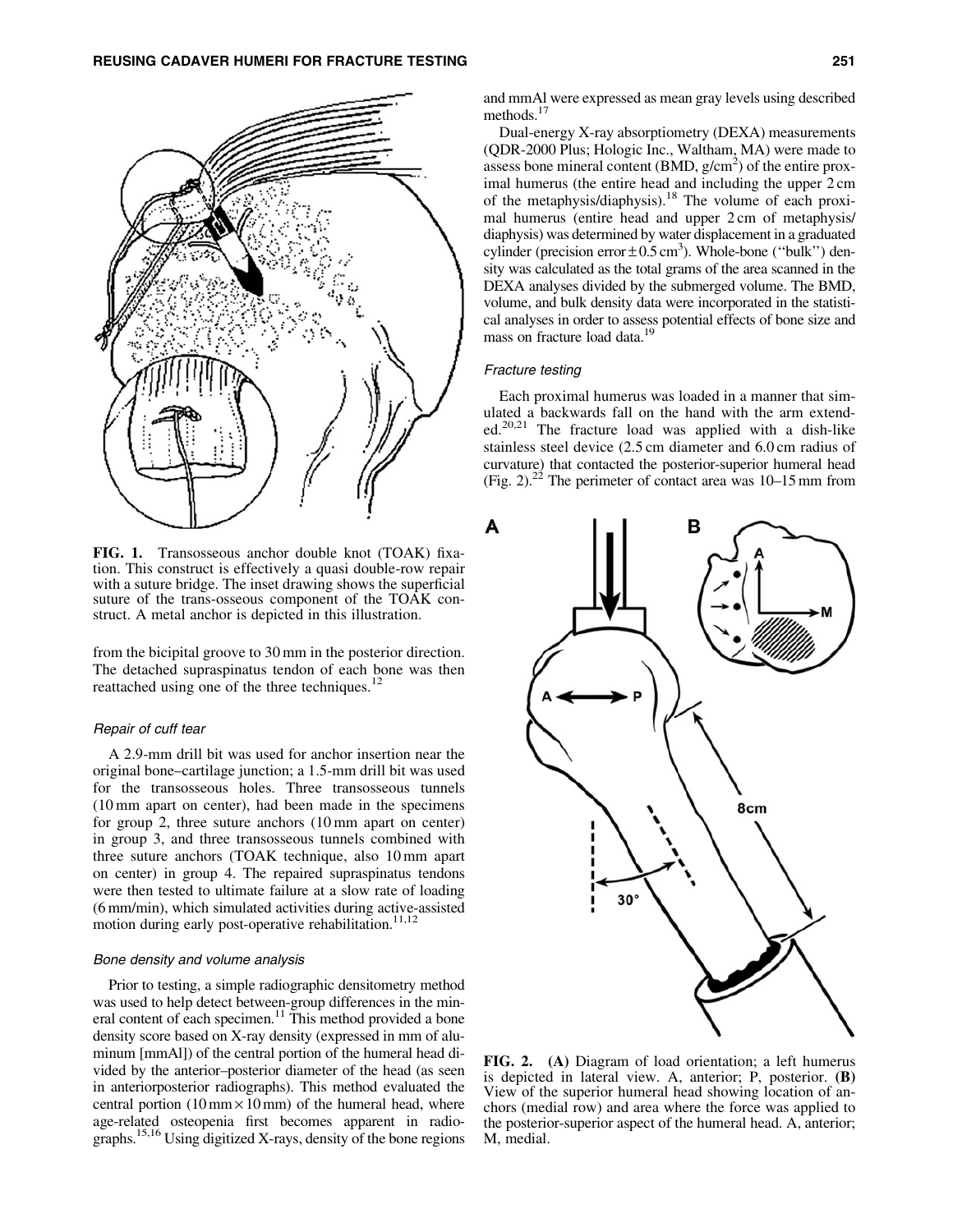the posterior drill holes of the repair. Force was applied in displacement control (Bionix 858; MTS Inc., Minneapolis, MN) at a rate of  $2 \text{ mm/sec}$  until fracture occurred.<sup>23,24</sup> Test data were recorded on load-deformation curves. The parameters analyzed included: (1) ultimate fracture load (N) (i.e., peak of the load-deformation curve); and (2) energy absorbed to peak failure load (N-m) (i.e., area underthe load-deformation curve to peak load).

Fracture patterns/locations were characterized numerically for statistical analysis: (1) two-part anatomical neck fracture or other two-part (non-neck) without greater tuberosity fracture, (2) greater tuberosity fracture, (3) three-part fracture, (4) four-part fracture, (5) head split fracture, (6) some combination of fracture patterns 1–5 without a greater tuberosity fracture, or (7) some combination of fracture patterns  $1-5$  with a greater tuberosity fracture.<sup>25,26</sup>

## Cost benefit analysis

Cost benefit was determined by gathering data on the material cost of synthetic and cadaveric humeri. The cost of additional cleaning, preparation, and storage of the cadaver bones was also considered. Cadaver bone prices were obtained from The National Disease Research Interchange (Philadelphia, PA) and Musculoskeletal Transplant Foundation (Edison, NJ). Synthetic bone prices were obtained from Sawbones (Pacific Research Laboratories, Inc., Vashon, WA; www .sawbones.com/products/productlist.aspx?111; accessed June 2014). The amount of cost savings was calculated as if 24 bones (the number used herein) were purchased. This analysis was also expanded to determine the cost of obtaining 80 bones (40 pairs), which reflects the number we have stored in anticipation that they can be reused in fracture tests.

#### Statistical analysis

The data were analyzed using commercially available software (NCSS 6.0, Number Cruncher Statistical System™, Kaysville, UT) with normality tests,  $27$  A power analysis performed prior to this study indicated that six specimens in each group provided 80% power ( $\beta$  = 0.2) to detect a 600 N reduction in mean fracture load ( $\sim$  15%) when comparing the cuff repair groups with controls. Differences between mean fracture loads and other parameters of the experimental groups were evaluated using one-way analysis of variance with Fisher's protected least significant difference test. Results are expressed as means plus or minus one standard deviation (SD), and *p* < 0.05 was considered statistically significant.

## **Results**

There were no significant differences measurable between the three cuff-repair groups and the control group in ultimate fracture load (all  $p$ -values  $> 0.50$ ) (Table 1). The ultimate fracture load of group 1 was  $4176 \pm 2003$  N, the transosseous suture-only group fractured at  $4041 \pm 1568$  N, which was not significantly different from the single-row anchor-only  $(3,885 \pm 1,170 \,\mathrm{N})$  ( $p=0.9$ ) or quasi double-row TOAK repairs  $(3,700 \pm 1,227 \text{ N})$  ( $p=0.7$ ). The latter two groups were also not significantly different ( $p=0.8$ ). Additionally, combined data from both single-row repairs (transosseousonly and anchor-only) versus the quasi double-row repairs showed no statistically significant difference  $(p=0.6)$ . There were no significant differences in energy absorption (N-m) in all possible comparisons (all  $p$  values  $> 0.2$ ).

There were no age, bone mass, or bone volume differences between the four groups (all  $p$  values  $> 0.2$ ). Groups 3 and 4 had an equal number of males and females; in the other groups, group 2 had 4 females and 2 males and group 1 had 5 females and 3 males. None of the fracture lines surfaces were within 5 mm of the anchor drill holes. However, the fracture surfaces in 3 of 18 (17%) cases were in close proximity or entered the transosseous drill holes.

The fracture patterns are shown in Table 1. Statistical analyses were rerun after omitting the 12 specimens that

| Groups <sup>a</sup>       | <i>Ultimate</i><br>fracture<br>$load^b(N)$ | Energy<br>absorbed<br>$(N-m)$ | X-ray density<br>(central head)<br>region) (mmAl) | $X$ -ray<br>density<br>score <sup>b</sup> | $BMD^b$<br>(g/cm <sup>2</sup> )               | Proximal<br>humerus<br>volume $(cm^3)$ | Bulk<br>density<br>$(g/cm^3)$   | Fracture<br>pattern <sup>c</sup>         |  |
|---------------------------|--------------------------------------------|-------------------------------|---------------------------------------------------|-------------------------------------------|-----------------------------------------------|----------------------------------------|---------------------------------|------------------------------------------|--|
| Group 1 (control, $n=8$ ) | 4176<br>(2003)<br>866-6853                 | 10.7<br>(7.0)<br>$2.7 - 21.6$ | 8.0<br>(2.2)<br>$4.9 - 11.6$                      | 0.18<br>(0.04)<br>$0.12 - 0.25$           | 0.38<br>(0.13)<br>$0.08 - 0.49$               | 67.7<br>(16.5)<br>$43 - 89$            | 0.13<br>(0.04)<br>$0.03 - 0.18$ | 1, 2, 5, 6,<br>6, 6, 7, 7                |  |
| Group 2 $(n=6)$           | 4041<br>(1568)<br>2224-6673                | 11.8<br>(8.5)<br>$3.6 - 26.3$ | 7.3<br>(1.5)<br>$5.4 - 8.8$                       | 0.17<br>(0.03)                            | 0.24<br>(0.07)<br>$0.13 - 0.22$ $0.12 - 0.31$ | 77.8<br>(22.1)<br>$56 - 108$           | 0.08<br>(0.02)<br>$0.05 - 0.12$ | 1, 1, 1,<br>1, 3, 7                      |  |
| Group 3 $(n=6)$           | 3885<br>(1170)<br>2714-5694                | 7.7<br>(3.4)<br>$3.9 - 11.8$  | 6.2<br>(0.8)<br>$5.5 - 7.4$                       | 0.15<br>(0.02)                            | 0.27<br>(0.06)<br>$0.12 - 0.18$ $0.19 - 0.35$ | 70.8<br>(20.2)<br>$55 - 109$           | 0.11<br>(0.03)<br>$0.07 - 0.14$ | 1, 2, 5,<br>7, 7, 7                      |  |
| Group 4 $(n = 12)$        | 3700<br>(1227)<br>2091-6183                | 10.8<br>(5.2)<br>$3.0 - 18.5$ | 6.2<br>(1.2)<br>$4.6 - 8.7$                       | 0.14<br>(0.03)<br>$0.10 - 0.19$           | 0.35<br>(0.10)<br>$0.14 - 0.51$               | 86.6<br>(17.6)<br>$60 - 118$           | 0.12<br>(0.03)<br>$0.07 - 0.17$ | 1, 1, 1, 1,<br>3, 5, 5, 5,<br>6, 6, 7, 7 |  |

Table 1. Group Fracture Data and Other Characteristics

Mean, (standard deviation), and range provided for each category.

<sup>a</sup>Group 1, control bones (no rotator cuff repair); Group 2, transosseous suture-only repair (single row); Group 3, anchor-only repair (single row); Group 4, double-row TOAK repair.

Fracture load measured in Newtons (N); X-ray density score calculated as [central head density/anteroposterior breadth; (mmAl/mm)] bone mineral density (BMD) from dual-energy X-ray absorptiometry analysis.

Fracture pattern numerical designation described in methods section. All data are shown for fracture pattern.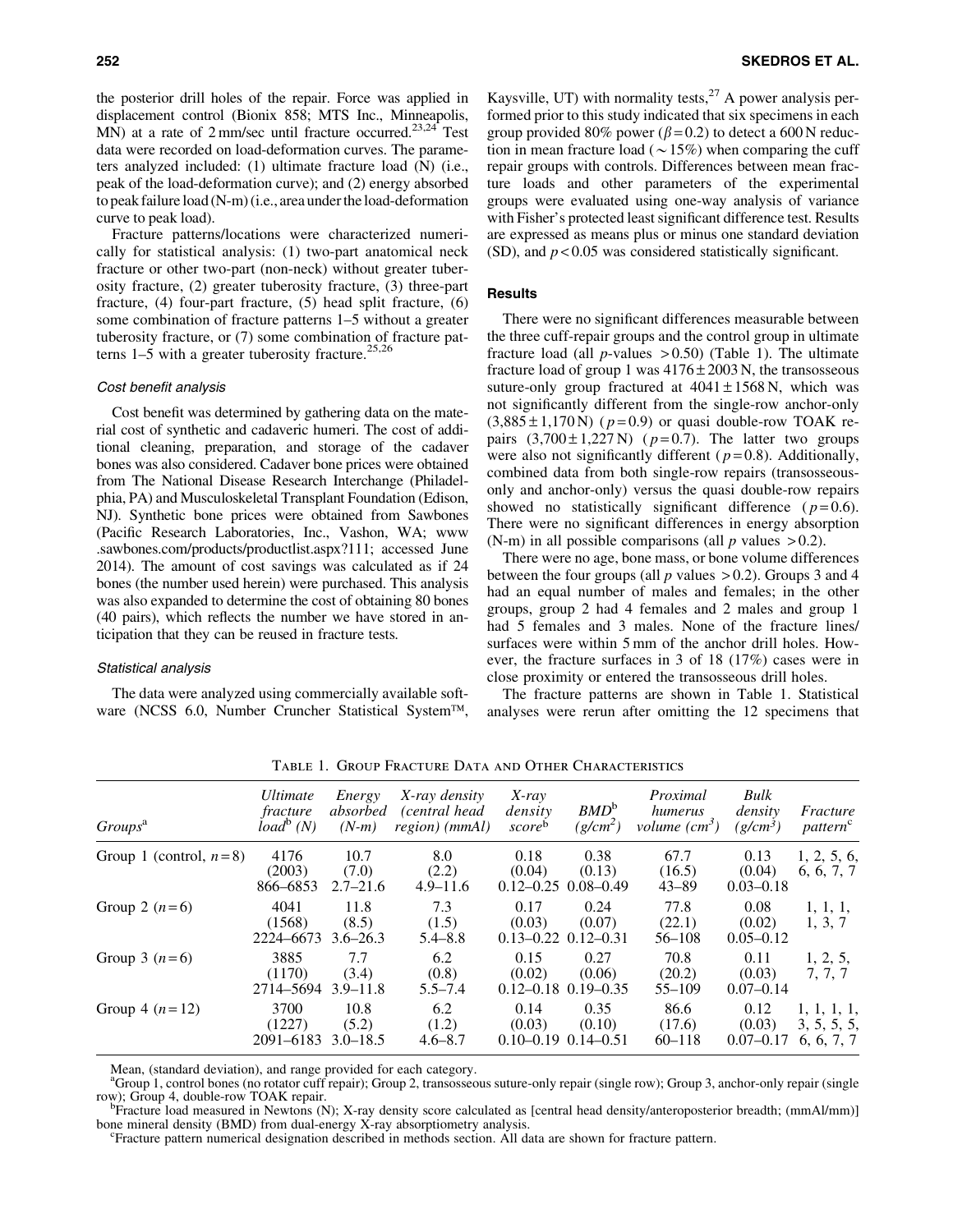## REUSING CADAVER HUMERI FOR FRACTURE TESTING 253

incurred fracture at a low level of energy. Although statistical power is reduced in these statistical reruns, there were still no significant differences in all comparisons (all *p* values  $> 0.6$ ). These results show that even though there is a trend toward an increased proportion of the presumably lower energy fracture patterns in the non-control groups (especially in the transosseous group), this did not significantly influence the between-group differences in fracture data.

Cost analysis revealed that the price of a cadaveric humerus is approximately \$400 U.S. dollars (USD). Our institutional fees and additional cost of cleaning and storing is approximately \$50 USD per bone. When compared with purchasing unused cadaveric humeri, the cost savings would be approximately \$450 per bone when reusing our cadaveric humeri. Approximately \$11,000 USD would be the total savings when reusing the 24 cadaveric humeri in this study.

The cost of a synthetic humerus (designed for mechanical testing) is nearly \$200 USD, which includes our taxes and institutional fees. When compared with purchasing synthetic bones the cost savings when reusing the 24 cadaveric humeri in this study would be nearly \$5,000 USD.

#### Discussion

These results show that there is significant savings when reusing cadaver bones for fracture tests that were initially used for testing rotator cuff repairs at a low rate of loading. Clearly, it would not be possible to achieve this cost savings without first showing that the bones could be reused in failure testing. This was demonstrated by the results showing no significant differences in ultimate failure (fracture) loads or in energy absorbed to ultimate failure between control bones and the other groups.

The substantial cost savings also extends beyond the scope of the tissues used in this study. For example, in our laboratory storage freezer we have an additional 80 humeri that could similarly be reused for fracture testing. The savings from reusing these bones would be approximately \$36,000 USD when compared with purchasing unused cadaver bones. The savings would be nearly \$16,000 USD when compared with purchasing synthetic bones.

Our review of the English language publications/literature revealed nearly 110 studies in the past 10 years that used cadaveric bones in ways that might allow for their reuse in biomechanical testing. Consequently, the findings of this study can be more broadly generalized because many bioengineering laboratories are faced with the substantial financial cost of allograft tissues. The magnitude of savings when reusing our stored 80 humeri could fund additional laboratory staff, students, and/or equipment. For example, this could fund a biomedical engineering technician position, which according to the U.S. Bureau of Labor Statistics, earn a mean annual wage of approximately \$54,000 USD (www.bls.gov/oes/ current/oes\_nat.htm#17-0000; accessed June 2014).

An advantage of synthetic bones is their uniformity in structure and material organization and composition. However, this would be a disadvantage for applications that warrant analyzing natural or pathologic differences in bone quality and structure (e.g., age- or osteoporosis-related changes). We speculate that even when rotator cuff repairs are previously tested with cyclic loading (which is commonly done), this will not adversely affect fracture data, similar to what is shown by our results. This is because failure in cyclic testing is often measured as gapping at the repair site rather than disruption/pullout of the anchors or sutures from the bone.<sup>28–30</sup> However, some investigators may want to reuse cadaveric humeri following cuff repair testing at relatively higher loads and/or loading rates, whether monotonic, cyclic, or mixed. In these cases where the bone strength might be significantly compromised, mechanical tests on a subset of specimens would be needed to determine if the bones can be reused.

One limitation of our study is the fracture loading rate. While our relatively low rate or loading is within the range employed in fracture studies of proximal humeri and femora,  $22,24,31-35$  varying rates may yield varying results. Differences in loading rate and/or loading mode may affect the validity of bone reuse, and hence they should be tested on a subset of the sample.

## Acknowledgments

The authors thank Casey Kiser and Peter O'Rourke for their assistance with mechanical testing and Kendra Keenan for criticisms of the manuscript.

## Author Disclosure Statement

No competing financial interests exist.

#### References

- 1. Potter BK, Adams SC, Pitcher JD, Jr., Malinin TI, Temple HT. Proximal humerus reconstructions for tumors. Clin Orthop Relat Res. 2009;467:1035–1041.
- 2. Nandi SK, Roy S, Mukherjee P, Kundu B, De DK, Basu D. Orthopaedic applications of bone graft & graft substitutes: a review. Indian J Med Res. 2010;132:15–30.
- 3. Urabe K, Naruse K, Uchino M, et al. The expense for one implantation of a banked bone allograft from a cadaveric donor and the issues affecting current advanced medical treatment in the Japanese orthopaedic field. Cell Tissue Bank. 2009;10:259–265.
- 4. Bloebaum RD, Lauritzen RS, Skedros JG, et al. Roentgenographic procedure for selecting proximal femur allograft for use in revision arthroplasty. J Arthroplasty. 1993;8:347– 360.
- 5. Bostrom MP, Seigerman DA. The clinical use of allografts, demineralized bone matrices, synthetic bone graft substitutes and osteoinductive growth factors: a survey study. HSS J. 2005;1:9–18.
- 6. Brydone AS, Meek D, Maclaine S. Bone grafting, orthopaedic biomaterials, and the clinical need for bone engineering. Proc Inst Mech Eng H. 2010;224:1329–1343.
- 7. Calori GM, Mazza E, Colombo M, Ripamonti C. The use of bone-graft substitutes in large bone defects: any specific needs? Injury. 2011;42:S56–63.
- 8. Urabe K, Itoman M, Toyama Y, et al. Current trends in bone grafting and the issue of banked bone allografts based on the fourth nationwide survey of bone grafting status from 2000 to 2004. J Orthop Sci. 2007;12:520–525.
- 9. Abbas G, Bali SL, Abbas N, Dalton DJ. Demand and supply of bone allograft and the role of orthopaedic surgeons. Acta Orthop Belg. 2007;73:507–511.
- 10. Abdeen A, Hoang BH, Athanasian EA, Morris CD, Boland PJ, Healey JH. Allograft-prosthesis composite reconstruction of the proximal part of the humerus: functional outcome